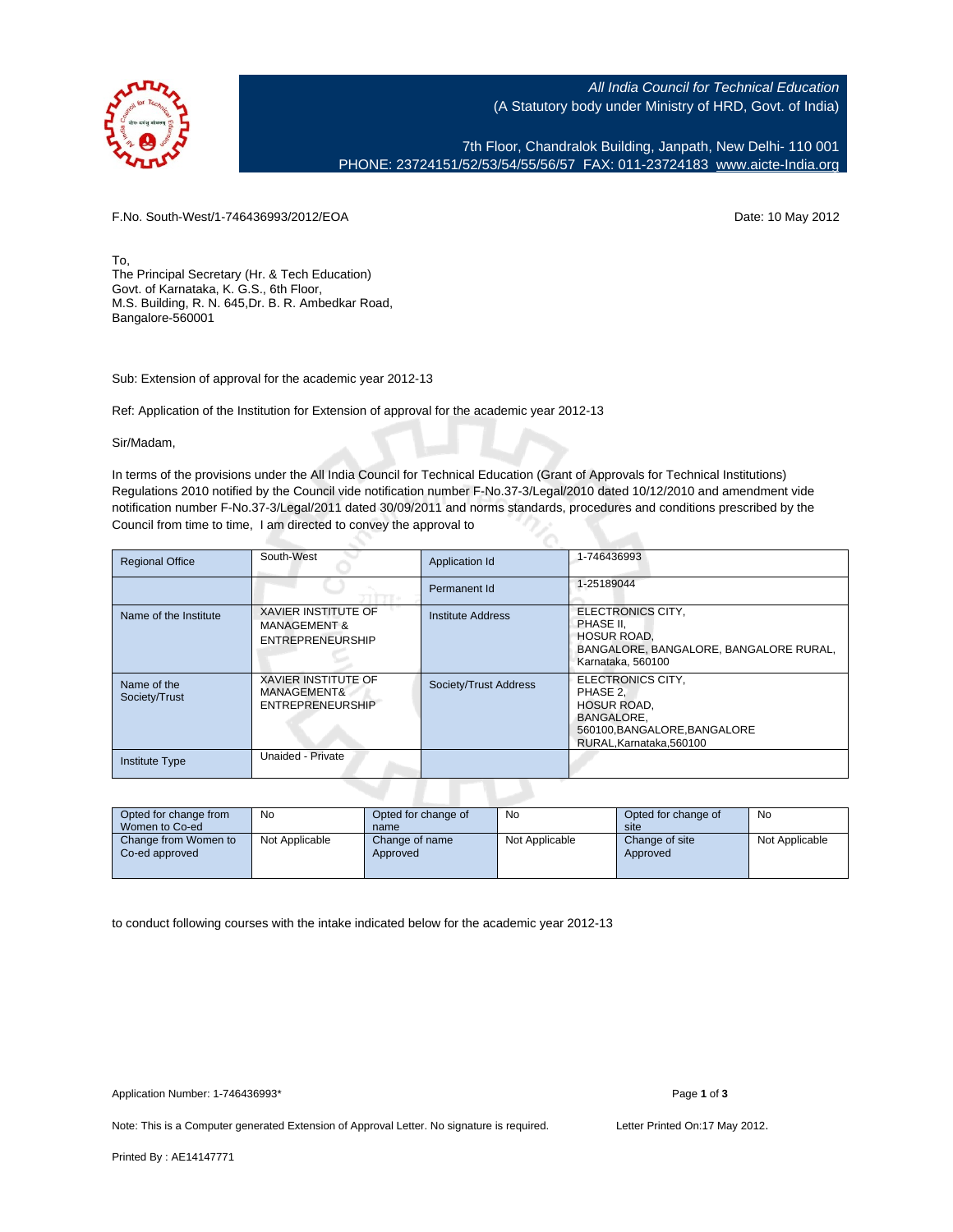All India Council for Technical Education (A Statutory body under Ministry of HRD, Govt. of India)



7th Floor, Chandralok Building, Janpath, New Delhi- 110 001 PHONE: 23724151/52/53/54/55/56/57 FAX: 011-23724183 [www.aicte-India.org](http://www.aicte-India.org)

| Application Id: 1-746436993<br>Shift<br>Program<br>Level |           | Course                                                   | Full/Part Time                                                                   | <b>Affiliating Body</b>                | $2011 - 12$                           | Approved for |                 |                         | Foreign Collaboration |    |
|----------------------------------------------------------|-----------|----------------------------------------------------------|----------------------------------------------------------------------------------|----------------------------------------|---------------------------------------|--------------|-----------------|-------------------------|-----------------------|----|
|                                                          |           |                                                          |                                                                                  |                                        |                                       | Intake       | Intake<br>12-13 | $\overline{\mathbf{g}}$ | P                     |    |
| MANAGEMENT                                               | 1st Shift | <b>POST</b><br><b>GRADU</b><br>ATE<br><b>DIPLOM</b><br>A | <b>POST</b><br><b>GRADUATE</b><br><b>DIPLOMA IN</b><br>MANAGEMENT                | <b>FULL</b><br><b>TIME</b>             | This Institute                        | 180          | 180             | No                      | No                    | No |
| MANAGEMENT                                               | 1st Shift | <b>POST</b><br><b>GRADU</b><br>ATE<br><b>DIPLOM</b><br>Α | <b>POST</b><br><b>GRADUATE</b><br><b>DIPLOMA IN</b><br>MANAGEMENT<br>(EXECUTIVE) | <b>FULL</b><br><b>TIME</b><br>эr<br>f. | This Institute<br>$\omega_{h_{\ell}}$ | 60           | 60              | No                      | No                    | No |

The above mentioned approval is subject to the condition that XAVIER INSTITUTE OF MANAGEMENT & ENTREPRENEURSHIP shall follow and adhere to the Regulations, guidelines and directions issued by AICTE from time to time and the undertaking / affidavit given by the institution along with the application submitted by the institution on portal.

In case of any differences in content in this Computer generated Extension of Approval Letter, the content/information as approved by the Executive Council / General Council as available on the record of AICTE shall be final and binding.

Strict compliance of Anti-Ragging Regulation:- Approval is subject to strict compliance of provisions made in AICTE Regulation notified vide F. No. 37-3/Legal/AICTE/2009 dated July 1, 2009 for Prevention and Prohibition of Ragging in Technical Institutions. In case Institution fails to take adequate steps to Prevent Ragging or fails to act in accordance with AICTE Regulation or fails to punish perpetrators or incidents of Ragging, it will be liable to take any action as defined under clause 9(4) of the said Regulation.

**(Dr. K P Isaac)**

Member Secretary, AICTE

Copy to:

- **1. The Regional Officer,** All India Council for Technical Education Health Centre Building Bangalore University Campus Bangalore - 560 009, Karnataka
- **2. The Director Of Technical Education,** Karnataka

Application Number: 1-746436993\* Page **2** of **3**